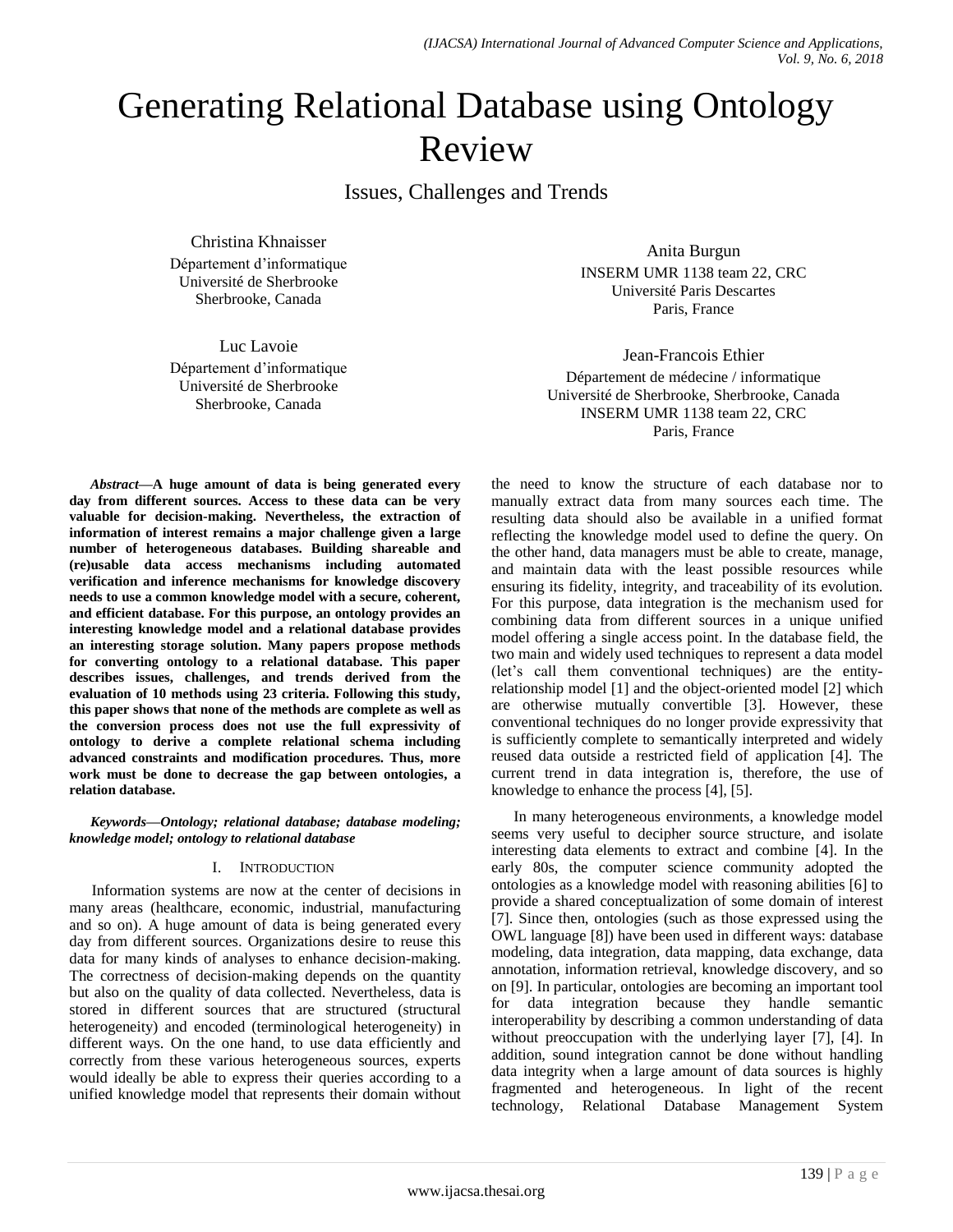(RDBMS) with vertical representation [10] and in-memory databases [11] are performing significantly better than "triple" stores" sometimes used in conjunction with ontologies [12]. Thus, a RDBMS is needed to allow multiple users to store, modify, and interrogate a large volume of data in a concurrent, reliable, and secure manner [13]–[15].

Yet, since ontologies offer excellent data integration support for disparate systems, a relational database derived directly from an ontology can be hypothesized to be the best way to ensure data integrity and a unique data access point for a large volume of data. First, modeling a relational database using ontologies (rather than entity-relationship) allows the reuse of ontology in many tasks facilitating queries expression as well as ensuring semantic and structural uniformity [16], [17]. Second, with the axiomatic model underlying the ontology, data storage and verification can be automated, increasing data integrity. Reasoning mechanisms can also be leveraged to allow for knowledge discovery. Finally, both models (ontological and relational) must be used together to benefit from the expressiveness of ontologies and the maturity of databases [16].

Several methods have been proposed in the literature to convert an ontology into a relational database [5]. Nevertheless, methods differ in terms of the various ontological constructs covered to generate an enriched relational model. Therefore, 10 methods using 23 specific criteria were described and analyzed.

The rest of the paper is organized as follows: Section II describes the study methodology including conversion issues and challenges as well as criteria definition and the selection process. Section III presents the analysis of the evaluated methods. Section IV elaborates on the advantages of using ontologies and gives an overview of current trends. Section V concludes the paper. Finally, in the appendix, the results of each criterion for the 10 methods are presented in a table.

## II. STUDY METHODOLOGY

In this section, first, some ontology and relation database constructs are briefly presented. Then, some noteworthy conversion issues and, challenges are described. Twenty-three evaluation criteria were then derived to evaluate different methods, analyze the challenges, and underline the trends. Using the criteria, the evaluation of 10 methods is presented in the form of a table in the appendix.

## *A. Issues and Challenges*

An ontology and a relational database (relational theory) represent facts using different modeling construct [18]. An ontology is defined using classes, individuals, axioms, properties (object properties and data properties), datatypes, and annotations. For more detail please refer to [8], [19]. A relational database is defined by a set of relational variables (a.k.a *relvar* in relational theory or table in SQL), each relational variable is defined by a set of attributes (pairs of a unique name and a datatype) and constraints. For more detail please refer to the references [20], [21]. Both models also share common foundations: the set theory and the first order logic. Thus, a conversion from one to the other is possible, at least in part, but the main challenge is to maintain the richness of ontological definitions in the resulting relational database by converting uniformly and consistently ontology constructs into a relational construct. Some related challenges are now presented.

*1) Preserve property cardinalities:* An axiom is an expression that links classes or individuals using properties and cardinalities. A cardinality represents the number of individuals of the related entities that can participate regarding a property. A cardinality is represented as a participation with a range having a minimum value and a maximum value such as [0..1],  $[1..1]$ ,  $[0..n]$ ,  $[1..n]$ ,  $[0..*)$ ,  $[1..*)$  and  $[n..n]$  where n is a positive integer representing the exact participation value, and a  $"$ \*\* (star) is an undefined participation. In a relational database, an axiom can be represented as candidate keys (primary keys, unique keys), referential keys (foreign keys), and general constraints (functions and triggers). A conversion process that handles cardinality constraints increases data integrity and automatic inconsistency detection.

*2) Handle missing information:* In an ontology, properties of some class can be optional (as attributes in a relational database). That is, the value can be unknown (in some cases) or inapplicable (in some other cases). This can be implemented by the use of null values, but this implementation is not semantically complete. Moreover, null values can introduce data inconsistency in query results. Thus, it is recommended to avoid them by using other modeling techniques as described in [22], [23].

*3) Preserve axioms expressivity:* Axioms can be defined using different forms: simple or composite. A simple axiom is defined by atomic entities including a property, one or two classes, and a datatype. Several simple axioms can be combined by set operators (intersection and union) and logical operators (conjunction and disjunction) thus forming composite axioms. Let be the following composite axiom **A OP qt (B ∩ C)** where **A**, **B**, and **C** are classes, **OP** is an object property, and **qt** is a quantifier: some, only, min, max, exactly; it is possible to express it in 3 simple axioms: **A OP qt Z ; Z isa B**∧ **Z isa C** where **Z** is a new class subclass of Thing. In a relational database, such operators are defined in the conceptual model and may have different transformations [3] generating different structures and constraints. This may be an issue when using popular medical and biomedical ontologies (see ontologies in OBO foundry repositories [24]) because composite axioms are frequently used. There is a need for a conversion process that uniformly converts such axioms by preserving the complete semantic.

*4) Maintain Ontology-SQL type compatibility:* A type (datatype) is a set of values. On the one hand, in computing, these sets are necessarily finite but this restriction is not automatically applicable on a data property. On the other hand, for some ontology-type (e.g. owl:rational, xsd:positiveInteger) there is no direct mapping to an SQL-type. Furthermore, SQLtypes compatibility and exact handling depend on the target RDBMS. This must also be considered when converting types.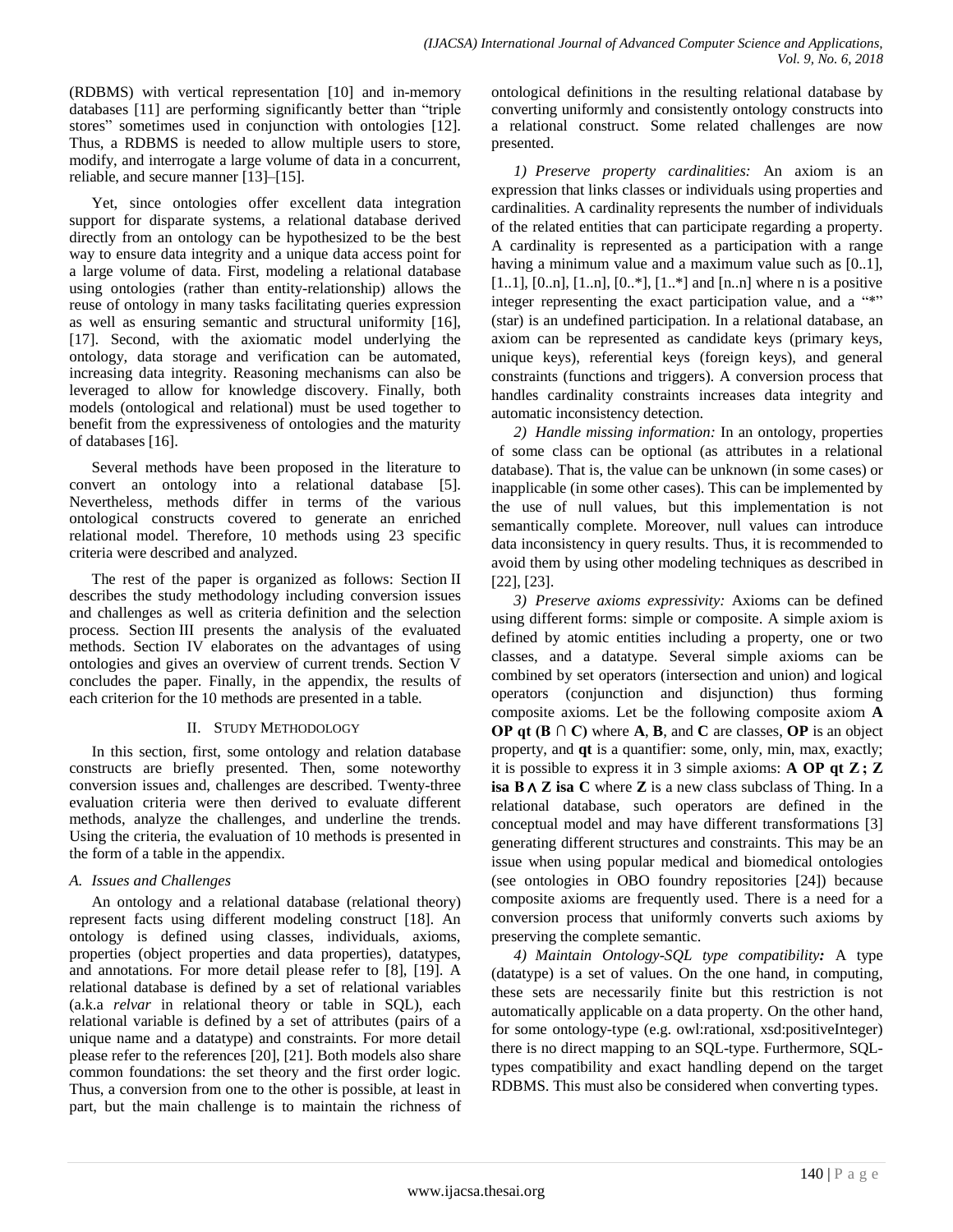*5) Enable structural and tuple reversibility:* One of the objectives of using ontologies is the reuse of the model (described entities and axioms) in several tasks. Once data is integrated, a sound mechanism for linking tuples to entities can be very valuable for knowledge discovery and ontology-based data access [7]. In this context, the reversibility between the components of an ontology and those of a relation schema is an essential point to take into account when defining the conversion process. Two reversibility features can be defined: the structure reversibility, the ability to reconstruct or identify an ontological construct from a relational construct; the tuples reversibility, the ability to reconstruct individuals (i.e. as RDF triples) from tuples.

*6) Handle knowledge and schema evolution:* Knowledge is in constant evolution. This implies changes to ontologies with ensuing repercussions on the related relational schema. The schema must, therefore, cope with it while maintaining earlier knowledge interpretations and preserving coherent data [17]. Moreover, with the opportunity to easily access data, new needs will emerge, and existing needs may change. The impact when integrating knowledge change that implies schema evolution can be very large. Consequently, the conversion process needs to be defined in a way to facilitate structure modification and extensibility.

*7) Maintain schema documentation:* Relational schema documentation is often ignored despite the added value in many tasks such as data querying, mapping definition, application development and so on [25]. Without a clear definition of the data or the database structure, several tasks cannot be verified or even done [4]. Part of the semantics of the class is carried by the axioms but complementary information can be found in annotations. An annotation in the ontology represents a text in a specific language that defines various aspects of an entity. Using annotations can be beneficial for schema generation and documentation. Examples of interesting types of annotations are: labels (e.g. rdf:label) and comments (e.g. rdf:comment), and definitions (e.g. definition from IAO ontology<sup>1</sup>) which propose a common language description of classes, individuals, and properties.

## *B. Criteria Definition*

Based on the issues and challenges described above, criteria were defined and grouped into four categories: the ontology criteria, the relational schema criteria, the conversion process criteria and tool implementation criteria.

*1) Ontology criteria*

l

 Ontology language – the ontology language supported by the method: OWL-DL, OWL-QL, OWL-RL, OWL-EL, RDF(S), DAML, etc.

- *2) Relational schema criteria*
- Structure normalization the relational schema normal form? : 3NF, BCNF, 5NF or 6NF. This criterion can be deduced from the conversion rules.
- Structure scope the form of the predicate represented by the relvars of the generated relational: schema generic [G] (*RDF generic style* <predicate, subject, object>) or specific [S] (a specific predicate per class or association).
- Domains<sup>2</sup> does the method convert the ontology data types and their constraints into domains (e.g. CREATE DOMAIN in PostgreSQL)?
- Primary keys does the method generate [G] or calculate [C] the primary keys? A generated key is an artificial key defined independently of the set of axioms. A calculated key is a key deduced from the set of axioms.
- Secondary keys does the method generate the secondary key from the set of axioms?
- Foreign keys does the method convert the appropriate axioms into foreign keys?
- General constraints does the method convert cardinalities into general constraints?
- Modification procedures does the method define the procedures for modifying the data (insert, delete, and update triggers)?
- Supported target RDBMS such as PostgreSQL, MySQL, Oracle, MSSQL, etc.
- *3) Conversion process criteria*
- Axiom normalization does the conversion process deal with composite axiom?
- Intermediate structure the intermediate data structure used for the conversion of OWL into a relational schema: MOF (Meta-Object Facility) FOL (First order logic), RDF, Jena model, etc.
- Type conversion does the conversion process specify or configure the conversion rules between ontology types and SQL types?
- Restriction conversion does the conversion process convert the restrictions to general constraints? If yes: is explicit conversion [E] or metadata (implicit conversion [I]).
- Annotation conversion does the conversion process convert the annotations to document the relational schema?

 $\overline{a}$ 

<sup>1</sup> http://www.obofoundry.org/ontology/iao.html

 $2$  A domain as defined by the type theory is a finite set of values and a type is a constrained domain that restricts the accepted values.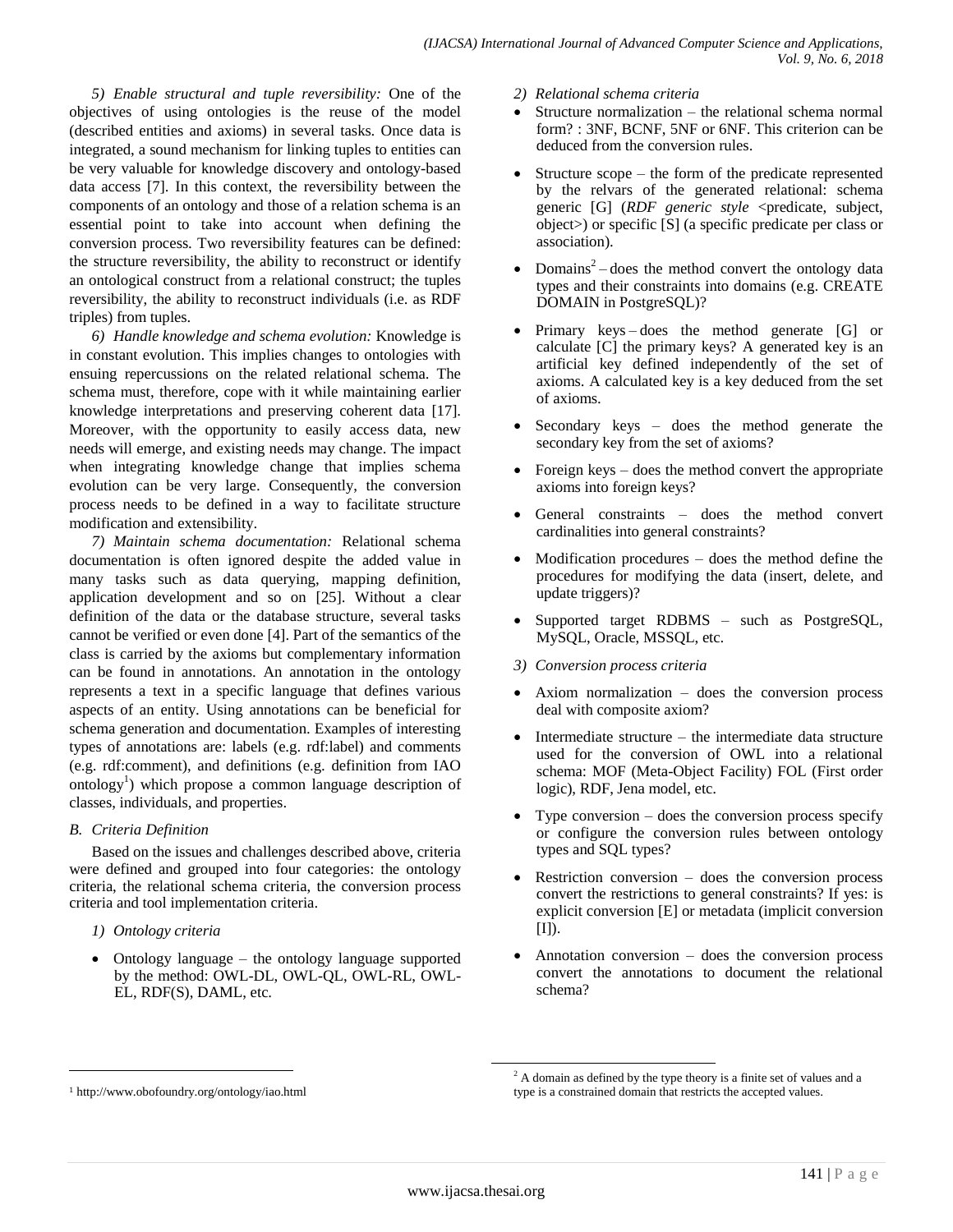- Structural reversibility  $-$  does the conversion process make it possible to refer to the ontology construct?
- Structural reversibility algorithm does the method describe the algorithm and propose an implementation of structural reversibility?
- Tuples reversibility  $-\text{does the conversion process make}$ it possible to import tuples stored in the DB in their full ontological expression?
- Tuples reversibility algorithm does the method describe the algorithm and propose an implementation of tuples reversibility?
- *4) Implementation criteria*
- Existence of an implementation has the method been implemented?
- Tool availability is the tool publicly available?

## *C. Literature Selection Process for the Evaluated Methods*

The search process started in February 2018. The first intent of the search was to find a publicly available tool. To identify methods implemented or updated with current technologies, only papers from the year 2010 and up were retained. The search was conducted with Google Scholar and Engineering Village using the following keywords: "Ontology to relational schema", "Ontology to relational database", "Relation schema from ontology". From 178 papers, 10 were selected and evaluated. The selection was based on the completeness of the paper. The completeness was defined regarding the number of criteria. A paper was selected if at least 15 (over 23) criteria can be evaluated. Moreover, authors of the papers were contacted to validate the evaluation or complete the missing values in the evaluation table and 6 out of 10 responded.

#### III. RESULTS

This section presents the analysis of the results. The analysis is divided into two categories: general observation and, criteria observation. The Appendix I presents specific criteria results for each method.

## *A. General Observation*

The OWL language is the most popular ontology language. However, the methods differ from one another according to the ontology constructs taken into account in the conversion process. The common ontology constructs used are: classes, objects properties, data properties, subclass axioms with simple restriction (some, exactly, min and max), functional properties characteristic as well as the domain and the range of properties. The methods also differ from one another in several other aspects: the conversion rules, the conversion steps, the quality of the relational schema generated, the availability of the tool, etc.

First, there seems to be a consensus on some conversions rules, especially the class conversion rule is the same for all methods, a class is transformed into a relation. But, properties and axioms are generated differently, i.e. a property can be transformed into an attribute or into a relation depending on the granularity of the conversion rules. In addition, several conversions are suggested to increase the integrity of the data, including the generation of secondary keys, general constraints, modification procedures, and so on. Furthermore, no tool supporting multiple ontologies with an advanced conversion process that was publicly available has been identified. It is thus very difficult to reproduce or share the results, let alone reuse it.

#### *B. Criteria Observation*

*1) Ontology criteria:* OWL defines four profiles: EL, RL, QL, and DL. The DL profile being the superset of the three others [26]. It is important to use DL profile to benefit from a higher degree of expressivity, and to cover more general modeling construct (i.e. universal and existential quantification, cardinality restrictions, functional properties, etc.). While some reasoning operations may be undecidable [26] the gain in expressivity is notable. On the other sides, optimized translation schema may be derived taking the restrictions of EL, RL, or QL into account.

DL is the most supported  $(7/10)$  and just one method supports specifically EL, QL and RL profiles, but no indication is given on the available optimizations, if any.

2) *Relational schema criteria:* The generated relational databases differ with respect to their structure and their constraints. On the one hand, all methods generate an ontology-specific relational schema except the method presented in [27]. The latter uses generic representations as a "triple store" where all the data are stored in a single large table (subject, predicate, object). This representation accepts any combination of "fact" but makes it difficult to verify data integrity and to process a large volume of data [13]. In addition, an object property is often converted to a join table, and a data property is always converted to an attribute. These conversions rarely take into account the value of the cardinality. On the other hand, regarding the schema constraint, primary key constraints are generated by most of the methods (7/10), and secondary keys are calculated only by few of them (3/10) using property characteristics (functional and inverse functional). In addition, only two methods generate general constraints, yet this generation is limited to an enumeration restriction (i.e. value enumeration inside a check constraint).

Furthermore, modification procedures are only generated by one method [27] and are limited to the insertion procedure. The generation is based on cardinality restrictions and on all the property characteristics (functional, inverse functional, transitive, symmetric, asymmetric, reflexive and, irreflexive).

Finally, the main RDBMS targeted are PostgreSQL, Oracle, MySQL, and MSSQL. Method [28] supports multiple RDBMS and method [29] uses an ontology database system called OntoDB.

*3) Conversion process criteria:* The conversion process is unique to each method. The methods differ in terms of the sequence of steps or conversion rules. A noteworthy point is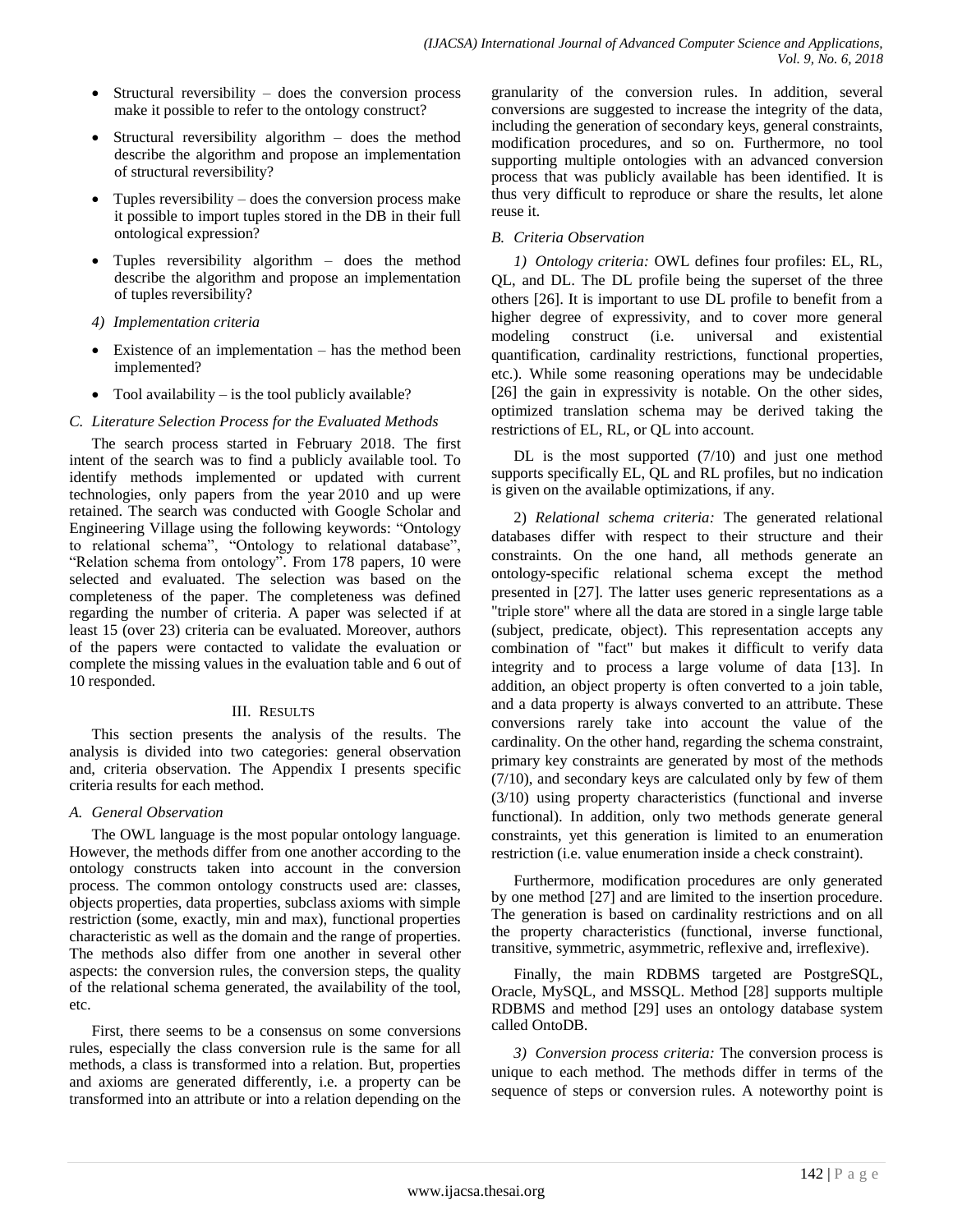that all methods only deal with simple axioms or do not give an explicit indication of the treatment of composite axioms.

Type conversion: few methods define conversion of ontology types to SQL types (4/10). In the case where a definition is presented, the conversion often depends on an internal configuration or a specific RDBMS. Thus, manual adaptation is needed to reuse the generated relational database in different RDBMS. In addition, some ontology-type does not have a direct mapping to SQL-type, a more advanced mapping mechanism is required.

Restriction conversion: for the majority of the methods (9/10) the participation applicable to an object property in an axiom are converted into referential keys. In addition, a few methods (2/10) generate general constraints (explicit conversion) and some of the methods (4/10) keep information about the participation in metadata tables (implicit conversion). The latter case implies that cardinalities are not verifiable by the RDBMS unless there are constraints or automatisms that take advantage of them. However, these constraints or automatisms are not generated by these methods. In this case, the RDBMS cannot guarantee intrinsically the integrity of the data as described by the ontology. Yet, the integrity of the database can be evaluated externally if the information is present in the metadata, and internally if explicit constraints were generated.

Individual conversion: individuals are converted into tuples by five methods (5/10) so the initial database schema can contain tuples. This is an interesting feature as the database can be ready for querying. In addition, to benefit from it tuples reversibility can be valuable.

Annotation conversion: annotations are rarely used by methods (2/10) to document the database or the automate some conversion rules. Thus, a complementary mechanism is needed to fetch information from the ontology and the relational database to take full advantage of semantics.

Structure reversibility: none of the methods defines the reversibility explicitly. But, according to the overall conversion process, structure reversibility can be easily defined by six of the methods. Only two of the six methods present algorithms for this use.

Tuples reversibility: none of the methods defines the reversibility explicitly. But, according to the overall conversion process, tuples reversibility can be easily defined by five of the methods. Three over five methods present algorithms for this use.

*4) Implementation criteria:* Most methods have an implementation (7/10) but unfortunately only one is publicly available [30] and its use is limited to one ontology. Furthermore, the tool evaluation is rarely detailed which made it difficult to have a clear view of the evaluation scale.

## IV. DISCUSSION

Ontologies are used as knowledge models to define axiomatically the application domain while the relational schema is used as a logical data model to store, modify, and retrieve in a secure way a large amount of data. In the context of data integration, the role of ontologies is twofold. First, an ontology presents a consensual knowledge model [31], thus more suitable for semantic interoperability and for defining a unique access point. Secondly, an ontology offers a formal definition of the database enabling automatic structure and data consistency verification (that can be done automatically by most of the reasoners). Both the ontological and the relational model must be used together to take advantage of the abstraction and expressiveness of ontologies as well as the operational functionalities of databases built using relational schema [16].

As illustrated here, more work is still needed to improve the overall database quality especially to consolidate the schema integrity. First, the relational schema must be normalized and general constraints must be defined based on the cardinality in the axiom. This implies better management of missing information, and participation of individuals according to the property. In addition, the normalization is even more important in the context of physical data warehousing (especially for temporal database and big data) or virtual data warehousing (mediation) where the data extracted from multiple sources are heterogeneous, highly fragmented and context dependent [17], [32]. A "high" normal form (like 5NF and 6NF) reduce uncontrolled redundancy and facilitate schema extension as every part of the schema represents one predicate [33]. Even more, the resulting structure (after normalization) is closer to the set-theory foundation of ontologies and databases, thus facilitating query formulation [34] as the query formulated using ontology entities can have a more direct mapping. Second, preserving axiom expressivity is important to guarantee lossless conversions. Some ontologies may be built with simple axioms definitions but in the biomedical field, this hypothesis is not guaranteed, and as mentioned earlier, multiple ontologies in the OBO foundry use this approach. Describing conversion rules according to axioms definition is, therefore, an important aspect to cover ontologies produced in a large number of domains. Third, the structure of relations in a database differs from the structure of ontological entities. "Ontological" views can be generated to provide a view of the ontology structure. Even more, through these views, modification procedures can be generated to provide better access and standardize data manipulation. Therefore, a method that allows the generation of views and modification procedures can be very beneficial for application development in the sense that data access and modification can be handled at the database level. Fourth, another interesting advantage of using ontologies is the capability to document entities using annotation. However, the methods do not use annotations to document the relational schema (actually documentation is rarely available). For example, ontology label annotation can be used to define different views with different languages increasing the schema accessibility. Finally, regarding ontology-SQL type compatibility, when the RDBMS allows it, domains must be created for ontology types to make it easier to change types during the life cycle of the database.

Maybe more importantly, knowledge and schema evolution are not mentioned in any paper. This subject may be out of the scope of the selected paper, but it is an important one to ensure a long-term solution. Sustainability is a challenge faced by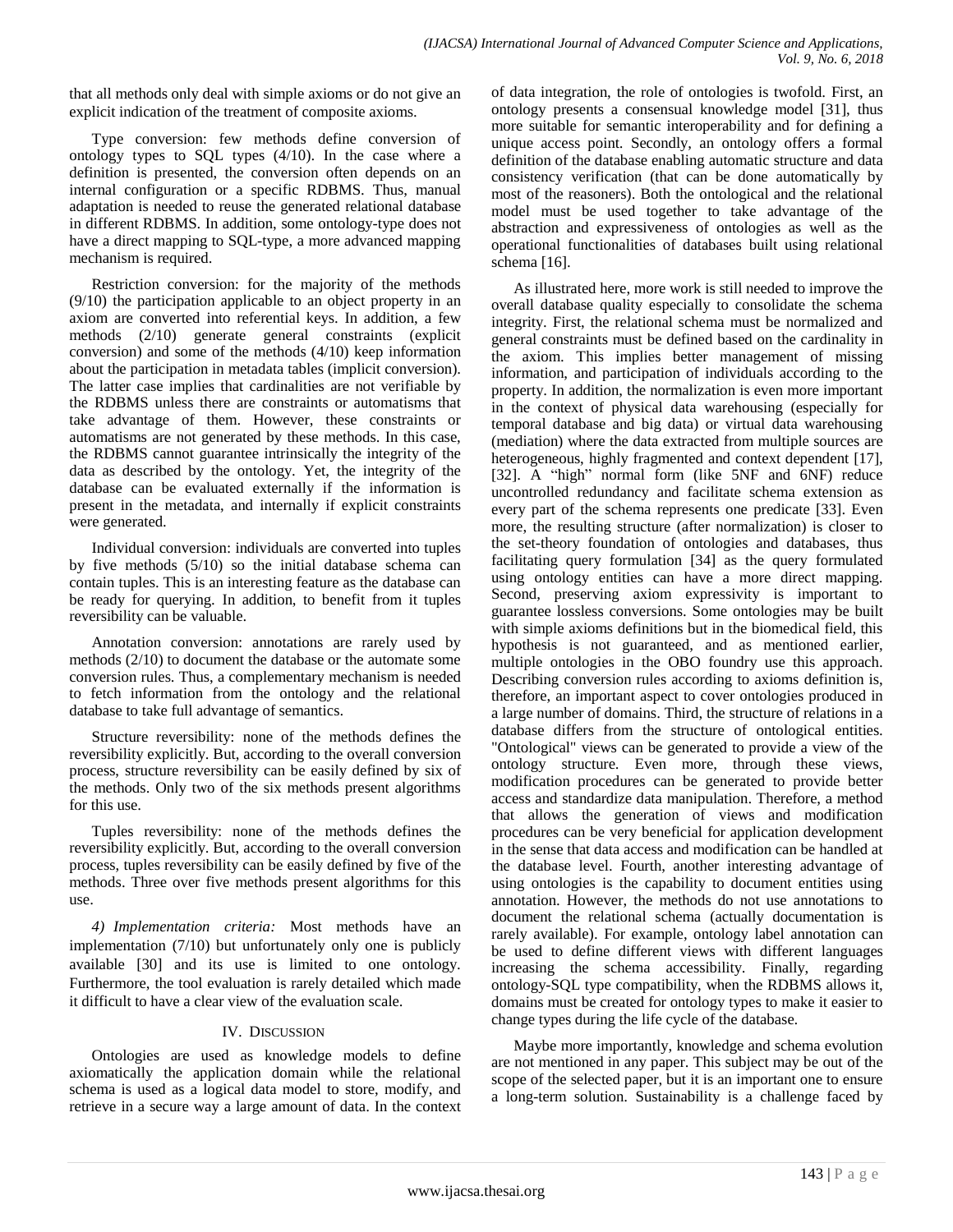every system, and explicit approaches to address this challenge are required.

Regarding structure reversibility and tuples reversibility, interesting work has been done in the reversibility aspect. That means that the methods are used in a more global context such as ontology data access, data acquisition, and data extraction.

Finally, what slowed down the adoption of ontologies is the lack of publicly accessible tools. Ontologies are by their very nature (shared understanding of a domain) public and shared resources. Thus, to encourage the reuse of ontologies or the use of common database schemas, tools must be publicly accessible and usable with multiple ontologies. Once this is the case, further work to assert that the method is usable at a certain scale will require several evaluations (tests) that are accepted by the community, easily used and reproducible.

#### V. CONCLUSION

Ontologies are definitely starting to be "popular" and they are now used in different forms. They are indeed a very promising approach to bring formal semantic to relational databases in order to enhance data interoperability. Nevertheless, in the context of using ontologies to generate a relational database, many issues remain to maintain the full expressivity of ontologies, among them: preserving property cardinalities and axiom expressivity, handling knowledge and schema evolution, handling missing information, and maintaining schema documentation. Complementary, relational approaches have much potential for bringing performance and power to ontology-based data operations. Finally, more work must be done to decreases the gap between ontologies and relation databases but the work presented is a step in this direction.

#### ACKNOWLEDGMENT

We thank the authors of the selected papers that revised the evaluation table, especially colleagues who took the time to reply and greatly enhance the scientific value of this work. We also thank master student Samuel Dussault for his help to fill the evaluation table. Finally, we would like to acknowledge the important support of the Unité de Soutien SRAP du Québec.

#### **REFERENCES**

- [1] P. P.-S. Chen, "The Entity-relationship Model—Toward a Unified View of Data," ACM Trans Database Syst, vol. 1, no. 1, pp. 9-36, 1976.
- [2] OMG, "Unified Modeling Language Specification Version 2.0," Object Management Group, 2005. [Online]. Available: http://www.omg.org/spec/UML/2.0/. [Accessed: 31-Jan-2018].
- [3] R. Elmasri and S. Navathe, Fundamentals of database systems, 6th ed. Boston: Addison-Wesley, 2011.
- [4] D. Calvanese, G. D. Giacomo, D. Lembo, M. Lenzerini, R. Rosati, and M. Ruzzi, "Using OWL in data integration," pp. 397-424, 2010.
- [5] G. D. Giacomo, D. Lembo, M. Lenzerini, A. Poggi, and R. Rosati, "Using Ontologies for Semantic Data Integration," in A Comprehensive Guide Through the Italian Database Research Over the Last 25 Years, Springer, Cham, 2018, pp. 187–202.
- [6] T. Gruber, "Ontology," Encyclopedia of Database Systems. Springer US, Boston, MA, pp. 1963–1965, 2009.
- [7] A. Poggi, D. Lembo, D. Calvanese, G. De Giacomo, M. Lenzerini, and R. Rosati, "Linking Data to Ontologies," J. Data Semant. X, vol. LNCS, no. 4900, pp. 133–173, 2008.
- [8] B. Motik, P. F. Patel-Schneider, and B. Parsia, "OWL 2 Web Ontology Language Structural Specification and Functional-Style Syntax (Second Edition)." 2012. [Online]. Available: Edition)," 2012. [Online]. Available: https://www.w3.org/TR/2012/REC-owl2-syntax-20121211/. [Accessed: 03-Apr-2016].
- [9] A. Gali, C. X. Chen, K. T. Claypool, and R. Uceda-Sosa, "From Ontology to Relational Databases," in Conceptual Modeling for Advanced Application Domains, S. Wang, K. Tanaka, S. Zhou, T.-W. Ling, J. Guan, D. Yang, F. Grandi, E. E. Mangina, I.-Y. Song, and H. C. Mayr, Eds. Springer Berlin Heidelberg, 2004, pp. 278–289.
- [10] D. Krneta, V. Jovanovic, and Z. Marjanovic, "A direct approach to physical Data Vault design," Comput. Sci. Inf. Syst., vol. 11, no. 2, pp. 569–599, 2014.
- [11] J. Lee et al., "SAP HANA distributed in-memory database system: Transaction, session, and metadata management," 2013, pp. 1165-1173.
- [12] D. J. Abadi, A. Marcus, S. R. Madden, and K. Hollenbach, "SW-Store: a vertically partitioned DBMS for Semantic Web data management," VLDB J., vol. 18, no. 2, pp. 385–406, 2009.
- [13] A. A. Tzacheva, T. S. Toland, P. H. Poole, and D. J. Barnes, "Ontology Database System and Triggers," in Advances in Intelligent Data Analysis XII, 2013, pp. 416–426.
- [14] I. Astrova, N. Korda, and A. Kalja, "Storing OWL ontologies in SQL relational databases," Int. J. Electr. Comput. Syst. Eng., vol. 1, no. 4, pp. 242–247, 2007.
- [15] L. Al-Jadir, C. Parent, and S. Spaccapietra, "Reasoning with large ontologies stored in relational databases: The OntoMinD approach," Data Knowl. Eng., vol. 69, no. 11, pp. 1158–1180, 2010.
- [16] D.-E. Spanos, P. Stavrou, and N. Mitrou, "Bringing Relational Databases into the Semantic Web: A Survey," Semant Web, vol. 3, no. 2, pp. 169–209, 2012.
- [17] C. Khnaisser, L. Lavoie, H. Diab, and J.-F. Ethier, "Data Warehouse Design Methods Review: Trends, Challenges and Future Directions for the Healthcare Domain,‖ in New Trends in Databases and Information Systems, T. Morzy, P. Valduriez, and L. Bellatreche, Eds. Springer International Publishing, 2015, pp. 76–87.
- [18] C. Pinkel et al., "RODI: A Benchmark for Automatic Mapping Generation in Relational-to-Ontology Data Integration," in The Semantic Web. Latest Advances and New Domains, F. Gandon, M. Sabou, H. Sack, C. d'Amato, P. Cudré-Mauroux, and A. Zimmermann, Eds. Springer International Publishing, 2015, pp. 21–37.
- [19] F. Baader, Ed., The description logic handbook: theory, implementation, and applications, 2. ed., paperback ed. Cambridge: Cambridge Univ. Press, 2010.
- [20] E. F. Codd, "A Relational Model of Data for Large Shared Data Banks," Commun. ACM, vol. 13, no. 6, pp. 377–387, 1970.
- [21] H. Darwen and C. J. Date, "The Third Manifesto," SIGMOD Rec, vol. 24, no. 1, pp. 39–49, 1995.
- [22] H. Darwen, "How to Handle Missing Information without Using NULL," Warwick University, 2005.
- [23] C. J. Date and H. Darwen, Database Explorations: essays on the Third Manifesto and related topics. Trafford Publishing, 2010.
- [24] OBO, "The Open Biological and Biomedical Ontology Foundry," The OBO Foundry, 2018. [Online]. Available: http://www.obofoundry.org/. [Accessed: 06-May-2018].
- [25] C. Curino, G. Orsi, E. Panigati, and L. Tanca, "Accessing and Documenting Relational Databases through OWL Ontologies," in Flexible Query Answering Systems, 2009, pp. 431–442.
- [26] B. Motik, B. Cuenca Grau, I. Horrocks, Z. Wu, A. Fokoue, and C. Lutz, "OWL 2 Web Ontology Language Profiles (Second Edition)." [Online]. Available: https://www.w3.org/TR/owl2-profiles/#OWL\_2\_RL. [Accessed: 10-May-2018].
- [27] S. Achpal, V. Bannihatti Kumar, and K. Mahesh, "Modeling Ontology Semantic Constraints in Relational Database Management System, presented at the IMECS International Multiconference of Engineers and Computer Scientists, Hong Kong, 2016.
- [28] T. Podsiadły-Marczykowska, T. Gambin, and R. Zawiślak, "Rule-Based Algorithm Transforming OWL Ontology Into Relational Database," in Beyond Databases, Architectures, and Structures, 2014, pp. 148–159.